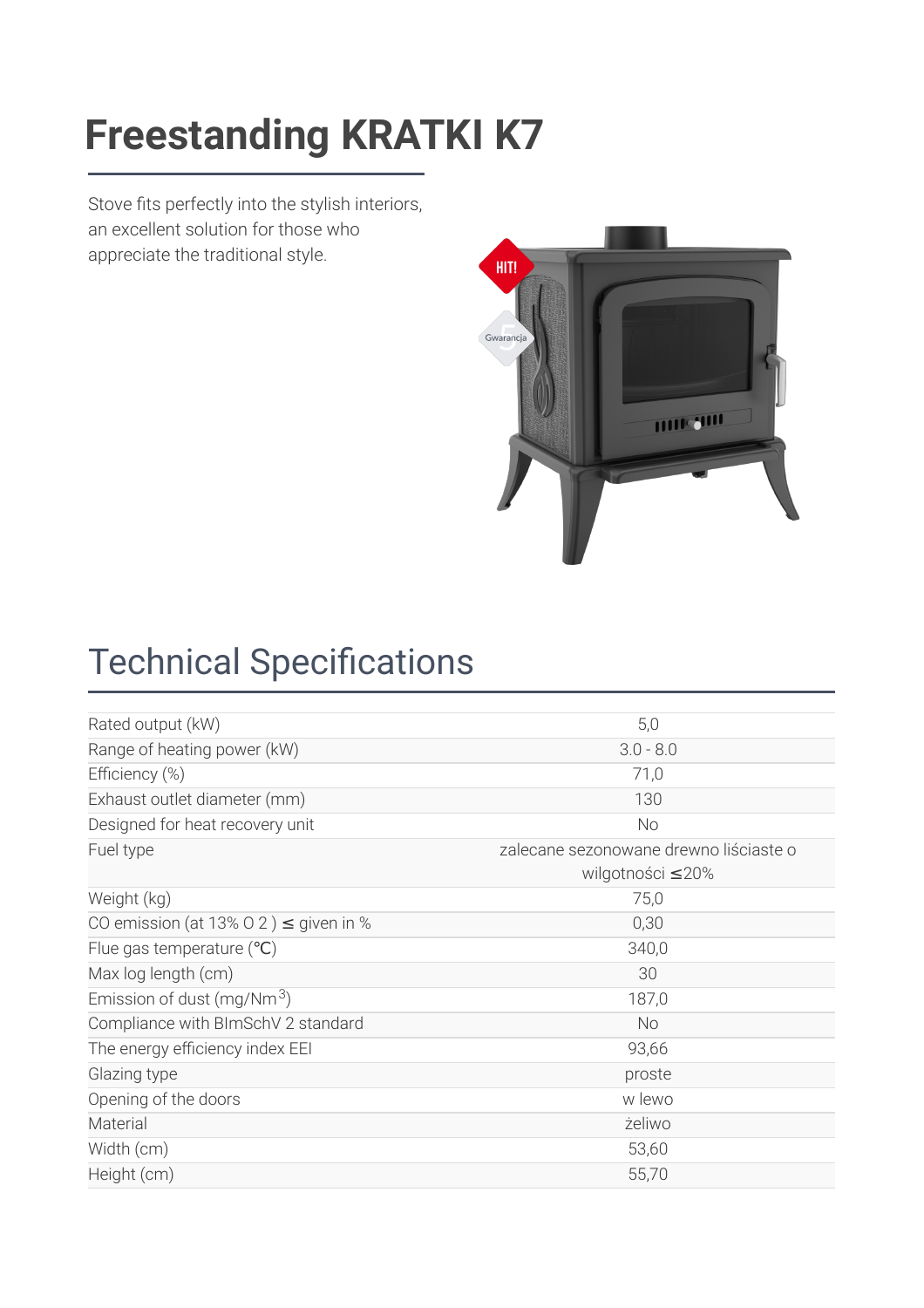| Depth (cm)                                 | 41,30     |
|--------------------------------------------|-----------|
| External air inlet                         | <b>No</b> |
| The liner of the combustion chamber        | No        |
| Ashpan                                     | Yes       |
| Decorative printed glass                   | No.       |
| ASDP - automatic control of the air supply | No.       |
| Turbine TURBOFAN                           | <b>No</b> |
| Water panel                                | No        |

### Features

#### **MAXIMUM USE OF ENERGY**

Maximum use of heat and trouble-free operation thanks to the walls of the device made of high quality cast iron with a thickness of 8 mm.

Combustion of fuel particles thanks to deflector, which extends the exhaust gas path.

Manual control of the combustion process through the ashpan.

#### **SAFETY AT THE HIGHEST LEVEL**

Classic front of insert is equipped with a heat-resistant ceramics that can withstand temperatures up to 800oC.

Decorative fence helps to maintain the tidiness and protects against falling out of wood.

#### **CONVENIENT TO USE**

The cold handle system allows to disassembly it when the stove is in use.

Ash drawer / ashtray, where the remains of burnt wood are gathered and grate for easy ash removal.

Reduced soot deposition through a system of pure glass (air curtain).

The possibility of different assembly, thanks to the adjustable outlet of flue gas from the back or top of the stove.

5 year warranty.

## Technical drawing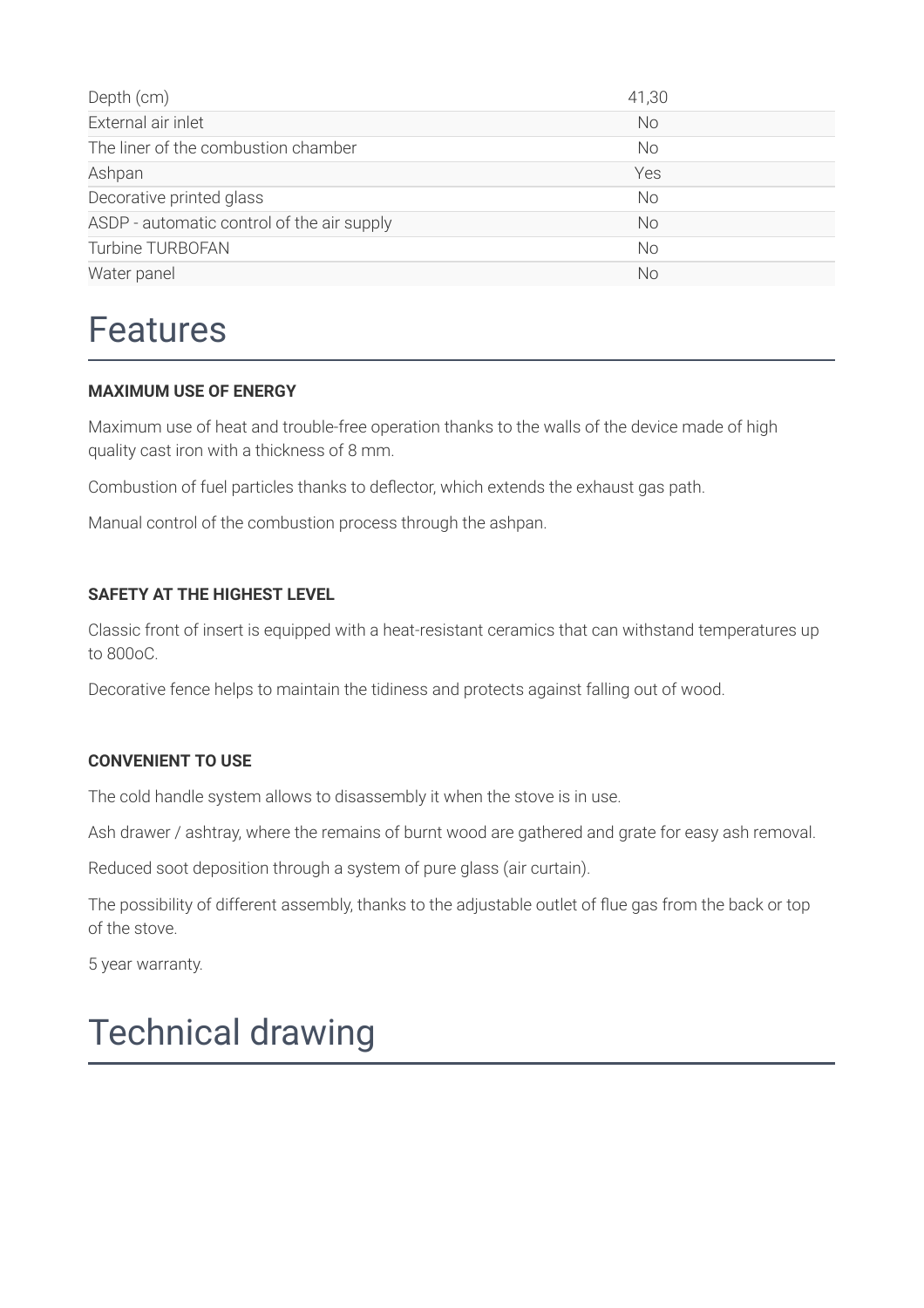

### Additional options

Openwork decoration for stoves M Openwork decoration for freestanding stoves K7

50,00 zł



Openwork decoration for stoves VV Openwork decoration for freestanding stoves K7

50,00 zł

# **Warranty**

Wszystkie produkty dostępne na www.kratki.com są fabrycznie nowe, wolne od wad fizycznych i prawnych oraz zostały legalnie wprowadzone na rynek polski. Producent udziela 5 lat gwarancji od momentu zakupu pieca na jego sprawne działanie. Ruszt i uszczelnienia kominka objęte są gwarancją na okres 1 roku od momentu zakupu pieca. Gwarancją nie jest objęta: ceramika żaroodporna. Zastosowanie pieca wolnostojącego, sposób podłączenia do komina oraz warunki eksploatacji muszą być zgodne z instrukcją obsługi.

# Return